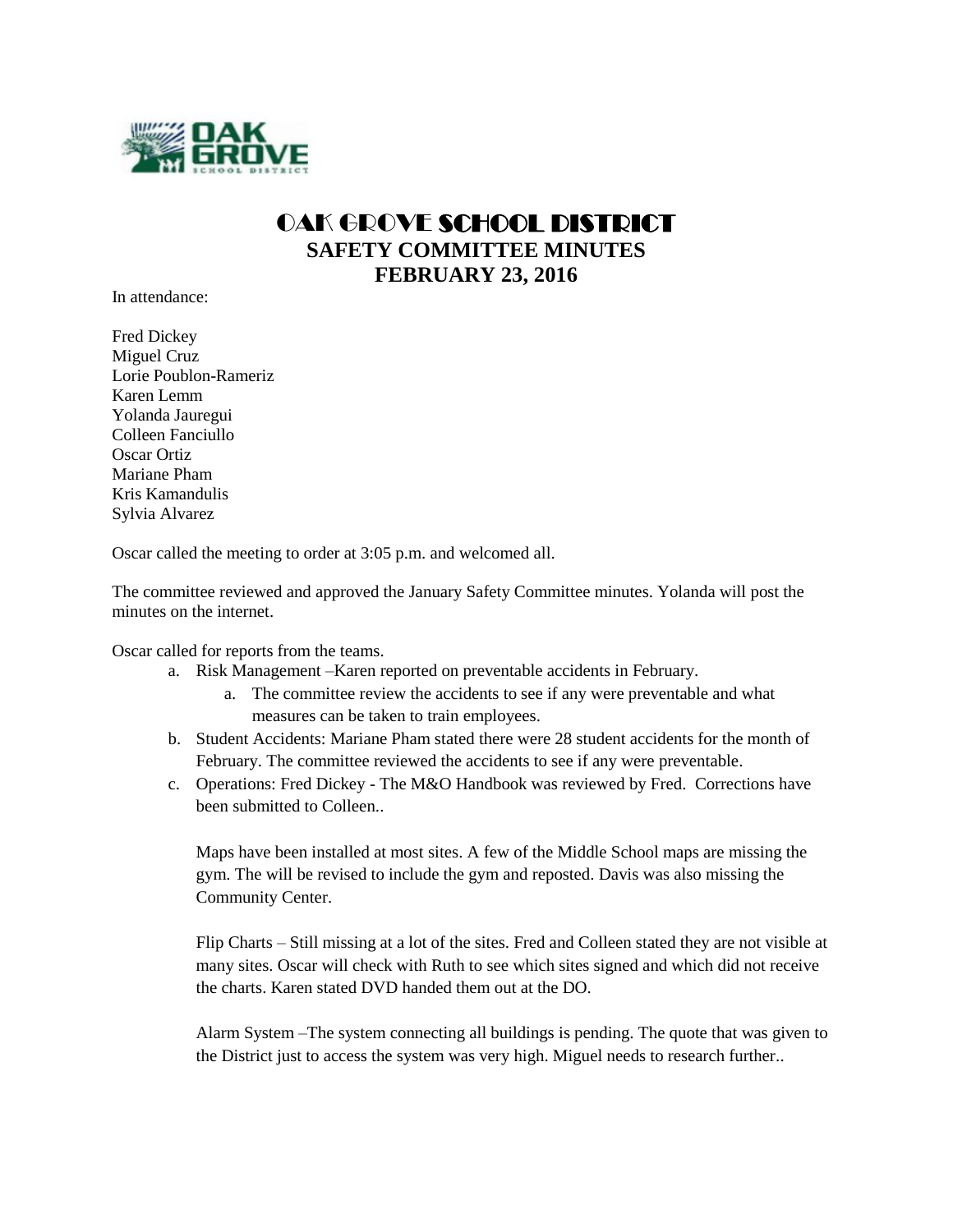Training for employees that missed the December Safety Training attended a makeup session on February 17<sup>th</sup>.

March 29th the M&O will attend the third quarter training. The topics will be Hazardous Material, Hazardous Waste Disposal, Global Harmonized System changes, SDs, Chemical Hygiene, Fire Prevention, Fire Extinguisher, PPE and Excavation/Trenching. The four quarter training will be June 13<sup>th</sup>.

d. Transportation/Custodial: Miguel Cruz - The Custodian Handbook is being reviewed by Miguel.

Training –The next quarterly M&O training to meet OSHA compliance requirements will be during the Spring break. The topics will be Hazardous Material, Hazardous Waste Disposal, Global Harmonized System changes, SDs, Chemical Hygiene, Fire Prevention, Fire Extinguisher, PPE and Excavation/Trenching. The four quarter training will be June 13<sup>th</sup>.

Bus drivers will conduct an evacuation training for students in March.

Accidents – There was one bus accident. No injuries were reported. No students were on board. The bus driver saw a spider on the steering wheel. He went to grab a tissue to remove the spider causing him to hit a parked car. The car is possibly totaled. The Bus damage is approximately \$25,000. The driver was driving to a yard duty assignment. Miguel viewed the camera footage of the incident to help evaluate cause and possible need for training.

e. Site Liaison – Lorie Poublon-Ramirez -

.

Lorie reporting for Becky: Red bag response is low. There does not seem to be consistency between sites. Maybe more effective if we send a suggested standardize red bag content list to sites to use to evaluate their bags. After the evaluation is completed, send in a report to Ruth on site needs. Colleen will create the check off list for the March meeting by combining Becky's and County's. The committee can approve the list in March.

Lorie asked about the water quality. Will pipes be worked on?. Herman is being modernized by pipes were not part of the plan.

Lorie also asked about water supply in the science room N-1. The plumber stated they could not have water in the room. It is a requirement to have water and an eye wash. Fred will look into it. There is no current supply of water to the room.

PE Lockers – Can teachers have input? Fred stated we must follow the current cement footprint that is currently there. The layout will be basically the same.

Weed control – Will weeds be sprayed? Miguel stated the rains in December delayed the spraying of weeds. They will be rescheduled for the spring break. Miguel stated we contract